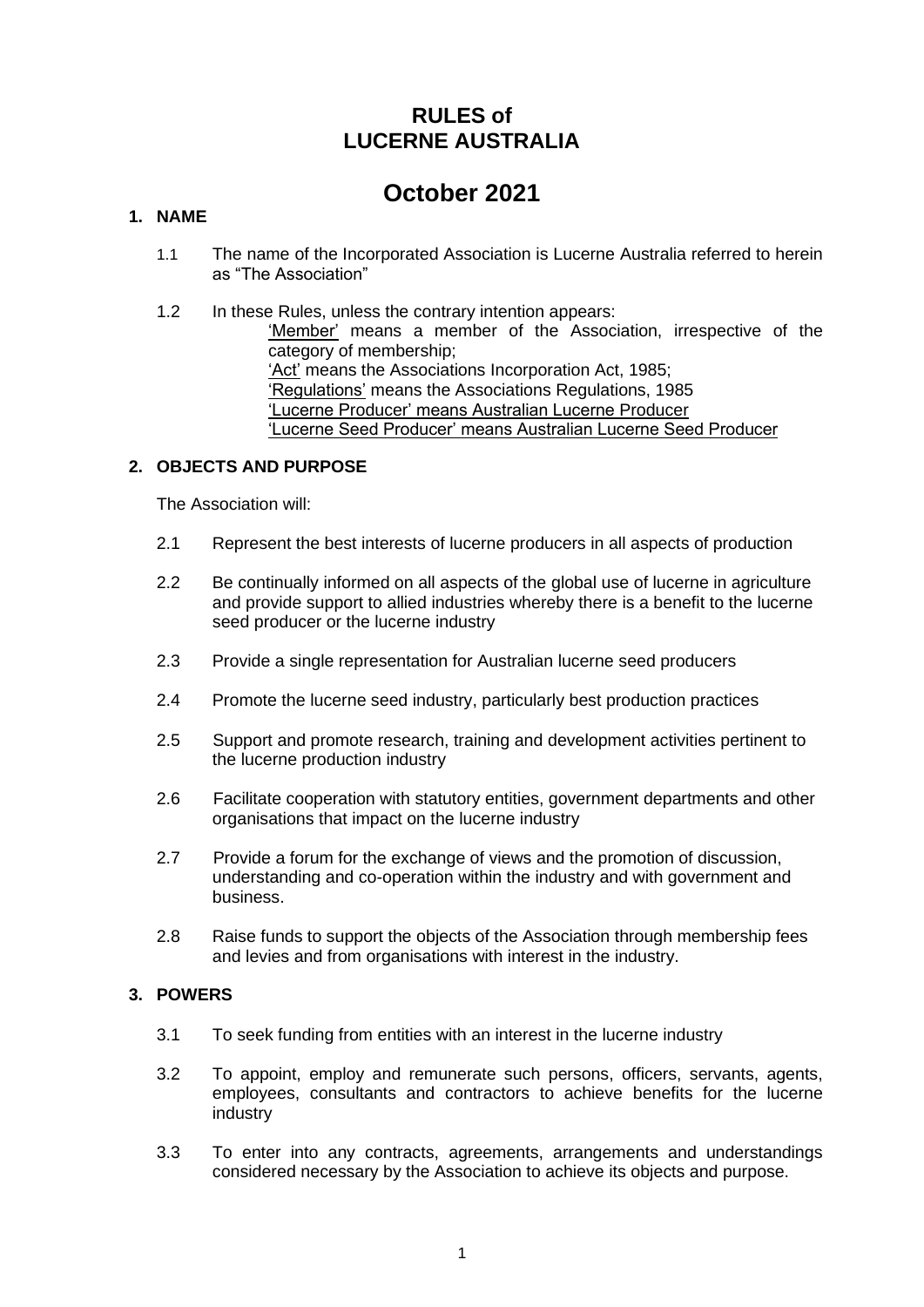- 3.4 To take all reasonable measures to effectively achieve the objects and purpose of the Association in accordance with sound technical, environmental, financial, social and economic practices.
- 3.5 To do all things necessary or considered desirable by the Association for the purpose of achieving or carrying into effect any of the objects of the Association.
- 3.6 To undertake all aspects of the Associations' business legally and for the betterment of the Australian lucerne seed industry

## **4. INCORPORATION**

The Association shall be incorporated in South Australia according to the regulations of the Associations Incorporation Act, 1985.

## **5. MEMBERSHIP**

- 5.1 Membership of the Association shall be available to persons, firms, organisations and companies with an interest in the Australian lucerne industry and will be divided into the following three categories:
	- *(i) Lucerne Seed Producer Member*
	- (ii) *Lucerne Grower Member* (non lucerne seed producer)
	- (iii) *Associate Member*, where such membership will be available to business, organisations or persons with an interest in the lucerne industry and provides product or service to members
- 5.2 The Executive Committee reserves the right to refuse or terminate the membership of any person or group deemed by the Executive Committee to be unsuitable.
- 5.3 The Association shall keep a register of all members, known as "Members Register" and details of all members are to be recorded there in.
- 5.4 A Member of the Association who has a conflict of interest in a matter before the Association or the Executive Committee must disclose his or her conflict of interest at the meeting at which the matter is before the Association or Executive Committee. Such disclosures must be recorded in the minutes of the meeting at which the disclosure was made.
- 5.5 A Member may resign upon giving written notice to the Association.

## **6. MEMBERSHIP FEES & VOTING RIGHTS**

- 6.1 There is no joining fee for new members.
- 6.2 Annual membership subscriptions will be set at the Annual General Meeting upon recommendation of the Executive Committee.
- 6.3 A member will become unfinancial if their annual membership subscription is not paid within 60 days of posting of invoice. All membership rights will be suspended pending a decision by the Association.
- 6.4 General membership of the Association, at the Annual General Meeting, can resolve to set a special levy for each of one or more specific projects. Such levy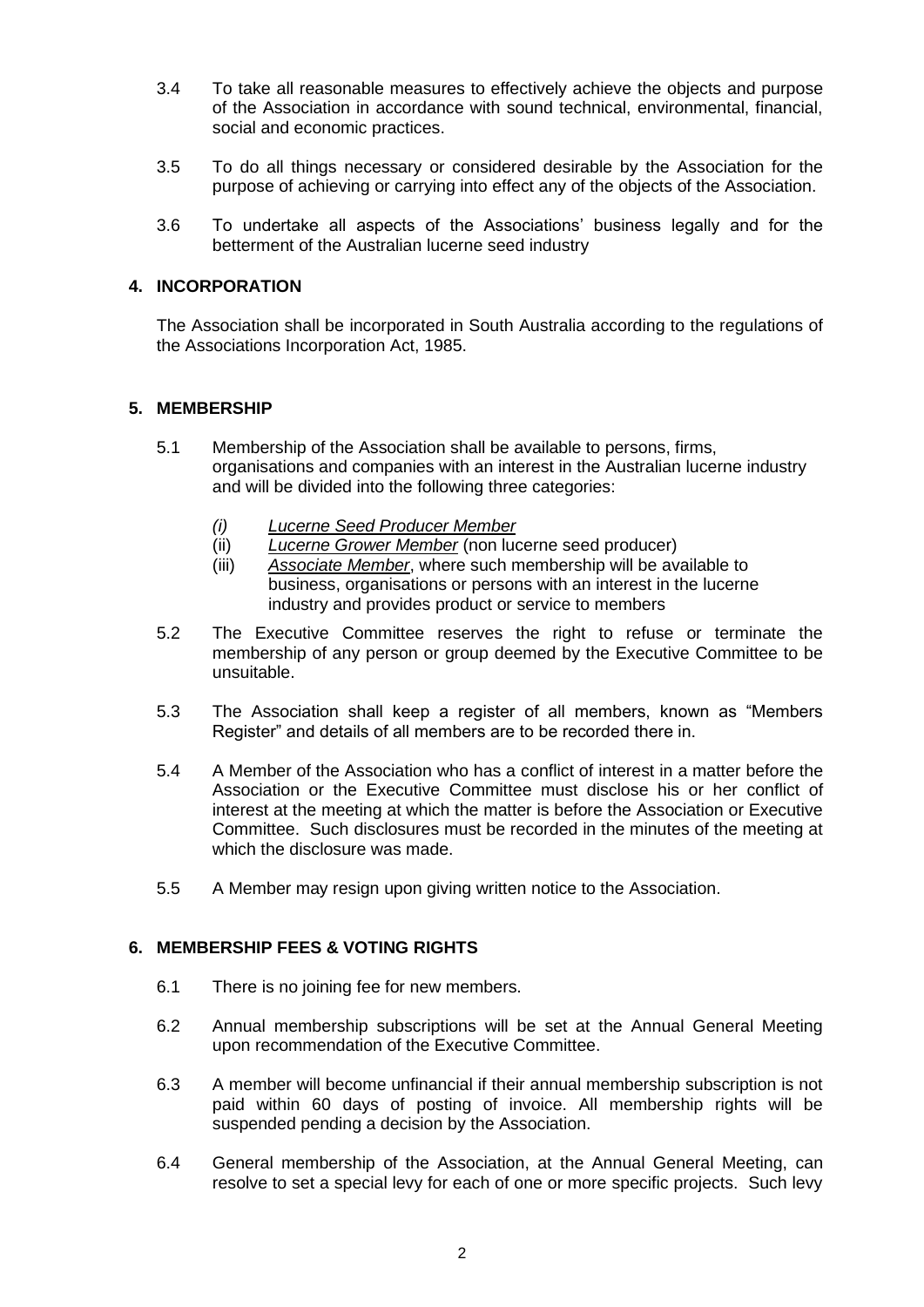or levies shall be in addition to the annual membership subscription and initial joining fee.

- 6.5 To be a Lucerne Seed Producer Member, the seed producer must authorise permission for the Association to obtain delivered tonnage details *from* seed cleaners solely for the purpose of generating membership fee invoices. (Details refer to the quantity of tonnage delivered and are only to be used by the Executive Officer for the purpose of membership fee invoices).
- 6.6 Lucerne Grower Members and Associate Members will pay a set annual membership subscription.
- 6.7 Lucerne Seed Producer Members will pay an annual membership subscription comprising a set base component plus a seed tonnage levy. The levy is calculated on 'clean' seed and a minimum or maximum tonnage limit may be applied.
- 6.8 Voting rights will be given to Members according to the following basis:
	- (i) Lucerne Grower Members and Associate Members 1 vote per membership
	- (ii) Lucerne Seed Producer Members:

1 vote: 1 tonne and up to 25 tonnes delivered lucerne seed 2 votes: greater than 25 tonnes and up to 100 tonnes delivered lucerne seed

4 votes: greater than 100 tonnes and up to 250 tonnes lucerne seed 5 votes: above 250 tonnes delivered lucerne seed

## **7. EXECUTIVE COMMITTEE**

- 7.1 The affairs of the Association shall be managed by an Executive Committee under the powers and authorities conferred by these Rules and by the Act and its associated Regulations. The Executive Committee may exercise all such powers and do all such things as are within the objects of these Rules and are not, by these Rules, required to be done in a general meeting. Decisions of the Executive Committee may be overruled by a Special General Meeting.
- 7.2 The Executive Committee shall comprise the following:
	- (i) Lucerne Seed Producer Member
	- (ii) Lucerne Seed Producer Member
	- (iii) Lucerne Seed Producer Member
	- (iv) Lucerne Seed Producer Member
	- (v) Lucerne Seed Producer Member
	- (vi) Associate or Lucerne Grower Member
	- (vii) Associate or Lucerne Grower Member
	- (viii) Associate or Lucerne Grower Member
	- (ix) Executive Officer

All members of the Executive Committee have one (1) vote excepting the Executive Officer whom shall not have a vote and the Executive Committee Chairperson, who shall have a deliberative vote, and a casting vote

7.3 Executive Committee positions will be open for re-election every two years resulting in half the committee being elected every year. The Positions will be alternating.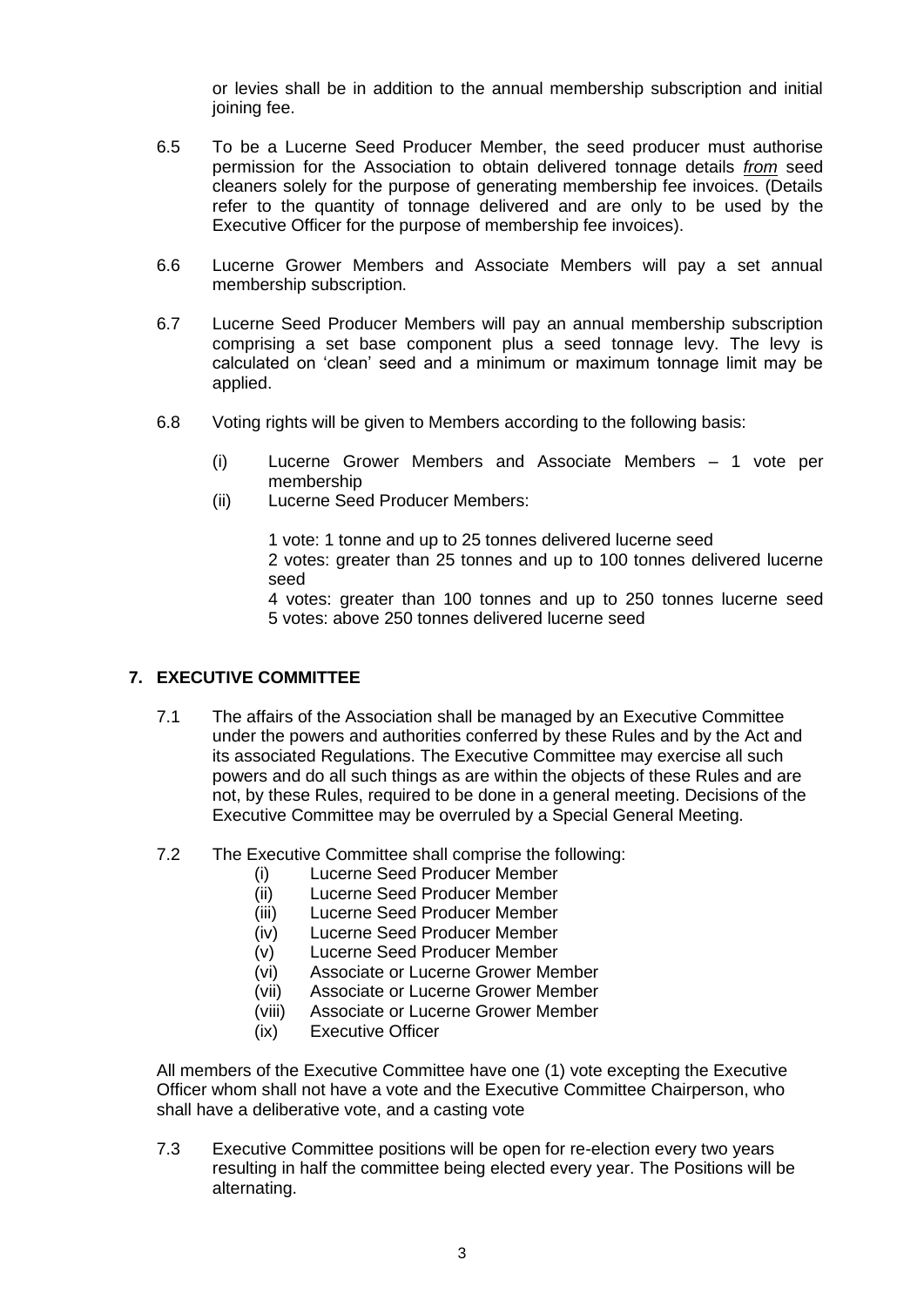- 7.4 The positions of Chairperson and Deputy Chairperson will be elected annually *by members of the Executive Committee*
- 7.5 Executive Committee members can only serve for a maximum of 10 consecutive years or five terms, but can nominate again after one non-serving term.
- 7.6 The Executive Committee may appoint a member to fill a casual vacancy and such a committee member shall hold office for the balance of the vacancy and shall be eligible for re election at the end of that term.
- 7.7 At the Annual General Meeting a ballot will be undertaken when there are more nominees than positions vacant. The elected candidates will attain the most votes but must achieve the support from a minimum of 10 voting members.
- 7.10 If only the required number of persons are nominated to fill existing vacancies voting shall be by ballot or show of hands, either voting option being at the Chairperson's discretion. The nominees must attain the support of at least a minimum number of 10 voting members before the Chairperson of the Annual General Meeting shall declare such persons duly elected as Committee members
- 7.11 Notice of all persons seeking election to the Executive Committee shall be given to all members of the Association with the notice calling the meeting at which the election is to take place.
- 7.12 The Chairperson can be any elected member of the Executive Committee **Members**
- 7.13 Executive Committee members may be reimbursed for expenses incurred on behalf of the Association and approved by the Executive Committee.
- 7.14 There may only be one representative elected on to the Executive Committee from each Lucerne Australia membership.
- 7.15 Despite any other provision in these Rules, a person who is elected to the Executive Committee serves in an individual capacity and not as a representative of a Member who nominated that person for election to the Executive Committee. Without limiting rule 10.7, a person who is elected to the Executive Committee does not vacate office simply because the person ceases to be employed or engaged by, or retain the support of, the Member who nominated that person for election.

## **8. SUB COMMITTEES**

- 8.1 Sub committees may be formed to investigate particular issues and are appointed and dissolved by the Executive Committee.
- 8.2 Sub committees will be managed by an Executive Committee member, reporting to the Executive Committee.

#### **9. TERMINATION OF MEMBERSHIP**

9.1 Any member whose subscription remains unpaid 60 days from the date on which it shall become due shall be liable to have the membership cancelled, or suspended, pending a decision by the Association. Failure of the Association to act on any one such occurrence shall not affect its rights in respect of any other occurrence.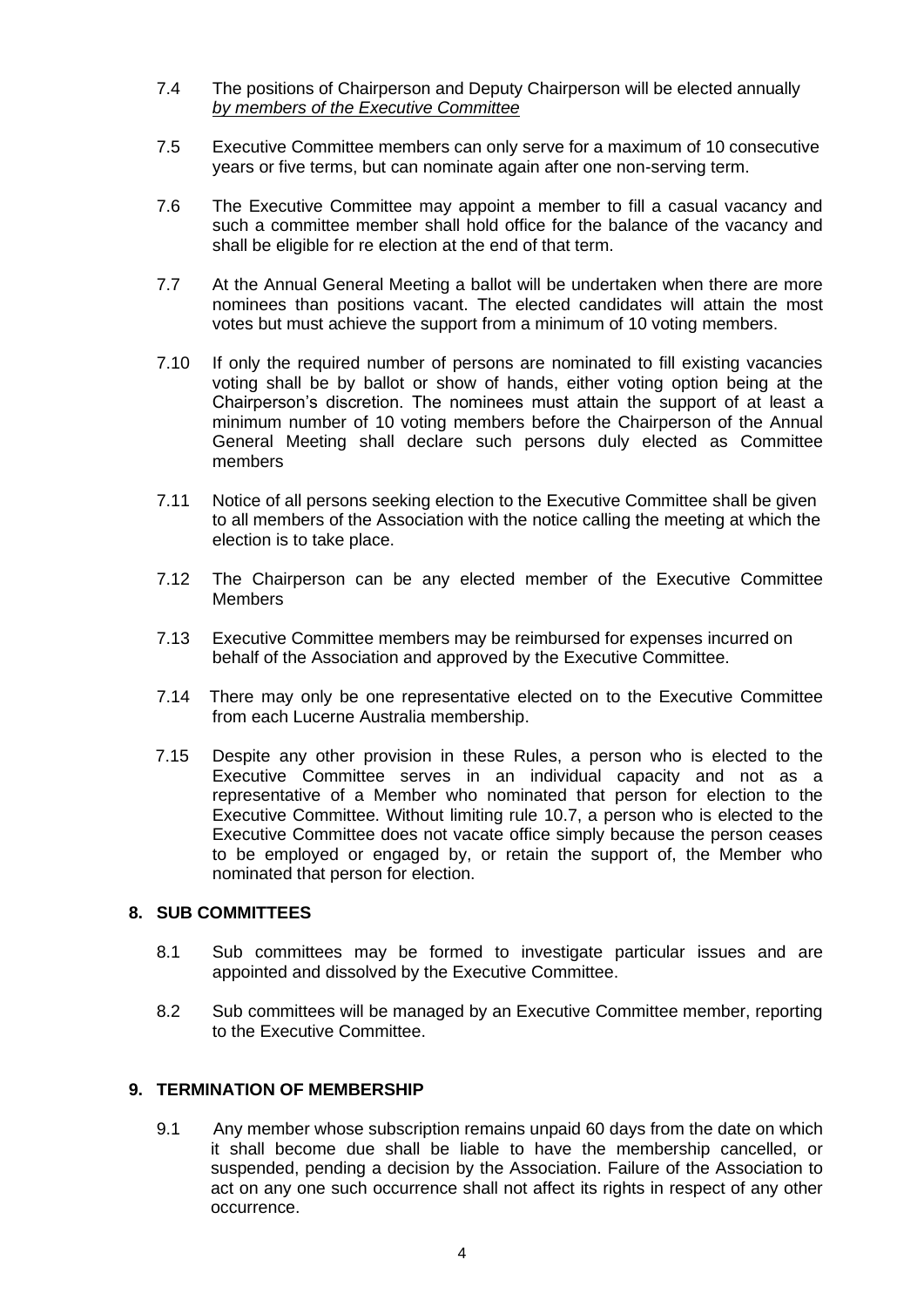- 9.2 Should a member become insolvent, bankrupt, or suspend payment, or make an assignment of his estate or composition or arrangement for the benefit of creditors, or in the opinion if the Association, by the member's actions, the member is unsuitable to hold membership, the Association shall have the power to cancel membership by resolution carried at a general meeting of members present at a meeting called for the purpose, provided that the member concerned shall first have been given the opportunity to give the Association an explanation in defence, either in person or in writing.
- 9.3 Should a member not comply with a code of practice or membership criteria approved by the Association or in the opinion of the Association, by the member's actions, the member is unsuitable to hold membership, the Association shall have the power to cancel his membership by resolution carried at a general meeting, provided that the member concerned shall have first been given the opportunity to give the Association an explanation in defence, either in person or in writing.

## **10. PROCEEDINGS OF EXECUTIVE COMMITTEE**

- 10.1 The Executive Committee shall meet together to conduct business as set at the first executive meeting after the AGM, at least bimonthly and in such a place and at such a time that is convenient to the majority of the executive committee members.
- 10.2 Notice of each Executive Committee meeting together with an agenda and copies of any papers for discussion shall be provided to each committee member as soon as practicable prior to the next committee meeting.
- 10.3 A quorum for a meeting of the Executive Committee shall be set at one half plus one of the committee members.
- 10.4 Executive Committee can meet in person or via electronic conferencing.
- 10.5 A member of the Executive Committee having a financial interest in a contract or project or a proposed contract or project of the Association must disclose to the committee as soon as possible, the nature and extent of the conflict and interest and shall not vote in respect to that issue. The member should be permitted to contribute to discussion where appropriate. This conflict must be minuted.
- 10.6 The Executive Committee can make recommendations to Members for resolution at a general meeting.
- 10.7 An Executive Committee position may become vacant if a committee member is disqualified under the Act, expelled as a Member under these Rules, permanently incapacitated by ill health or absent without apology for more than four meetings in a financial year.
- 10.8 The Executive Committee may appoint a person to fill a casual vacancy and such a committee member shall hold office until the next Annual General Meeting of the Association and shall be eligible for election to the committee.

## **11. RULES**

11.1 These Rules may be altered (including an alteration to name), or be rescinded and replaced by substituted Rules by a resolution of the Members of the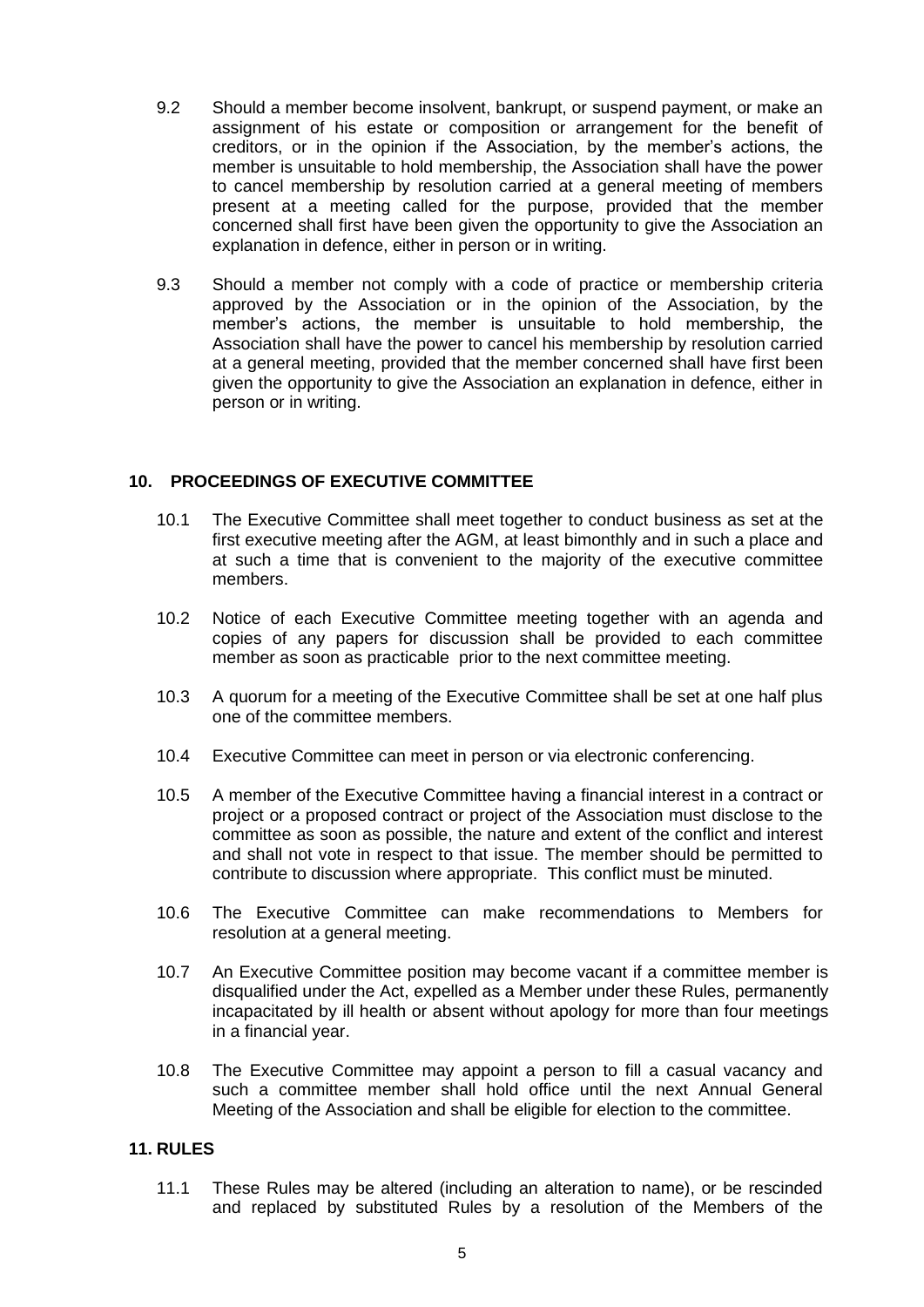Association at a Special or Annual General meeting of Members. Any notice of the meeting shall contain the substance of any alteration to the Rules which are being proposed and shall be provided to each member at least twenty one (21) days prior to the meeting.

- 11.2 A resolution to alter the Rules as provided in Rule 11.1 shall require a majority vote of not less than two thirds of Members present or by proxy.
- 11.3 The registered Rules shall bind the Association and every member to the same extent as if they had respectively, signed and sealed them, and agreed to be bound by all of the provisions thereof.

#### **12. MEETINGS**

- 12.1 The Executive Committee may call a special general meeting at any time and shall call an Annual General Meeting in accordance with these rules.
- 12.2 Notice of an Annual General Meeting shall be provided to each member at least twenty one days prior to the meeting.
- 12.3 Upon a requisition in writing of not less than 10% of financial Members of the Association, the Executive Committee shall within 30 days of receipt of the requisition convene a special general meeting for the purpose specified in the requisition.
- 12.4 Every requisition for a special general meeting shall be signed by the members making the same and shall state the purpose of the meeting.
- 12.5 If a special general meeting is not convened within 30 days as required in subrule 12.3 the requisitionists may convene a special general meeting. Such a meeting shall be convened in the same manner as a meeting convened by the Executive Committee and for this purpose the Executive Committee shall ensure that the requisitionists are supplied free of charge with particulars of the members entitled to receive a notice of meeting. The reasonable expenses of convening and conducting a meeting shall be borne by the Association.
- 12.6 Notice of a Special General Meeting at which a special resolution is to be proposed shall be given at least 30 days prior to the date of the meeting. (Except under special circumstances deemed necessary by the Executive Committee – Rule 12.7)
- 12.7 Subject to sub-rules 12.2 and 12.6 at least seven days' notice of any general meeting shall be given to members (except under special circumstances deemed necessary by the Committee). The notice shall set out where and when the meeting will be held and particulars of the nature and order of the business to be transacted at the meeting. In the case of an Annual General Meeting the order of the business at the meeting shall be – the consideration of the accounts and reports of the committee and auditors, the appointment of auditors and committee members and any other business requiring consideration of the Association in general meeting.
- 12.8 A notice may be given by the Association to any member by serving the member with the notice personally or by sending it by post, fax or email to the address shown in the "Members Register".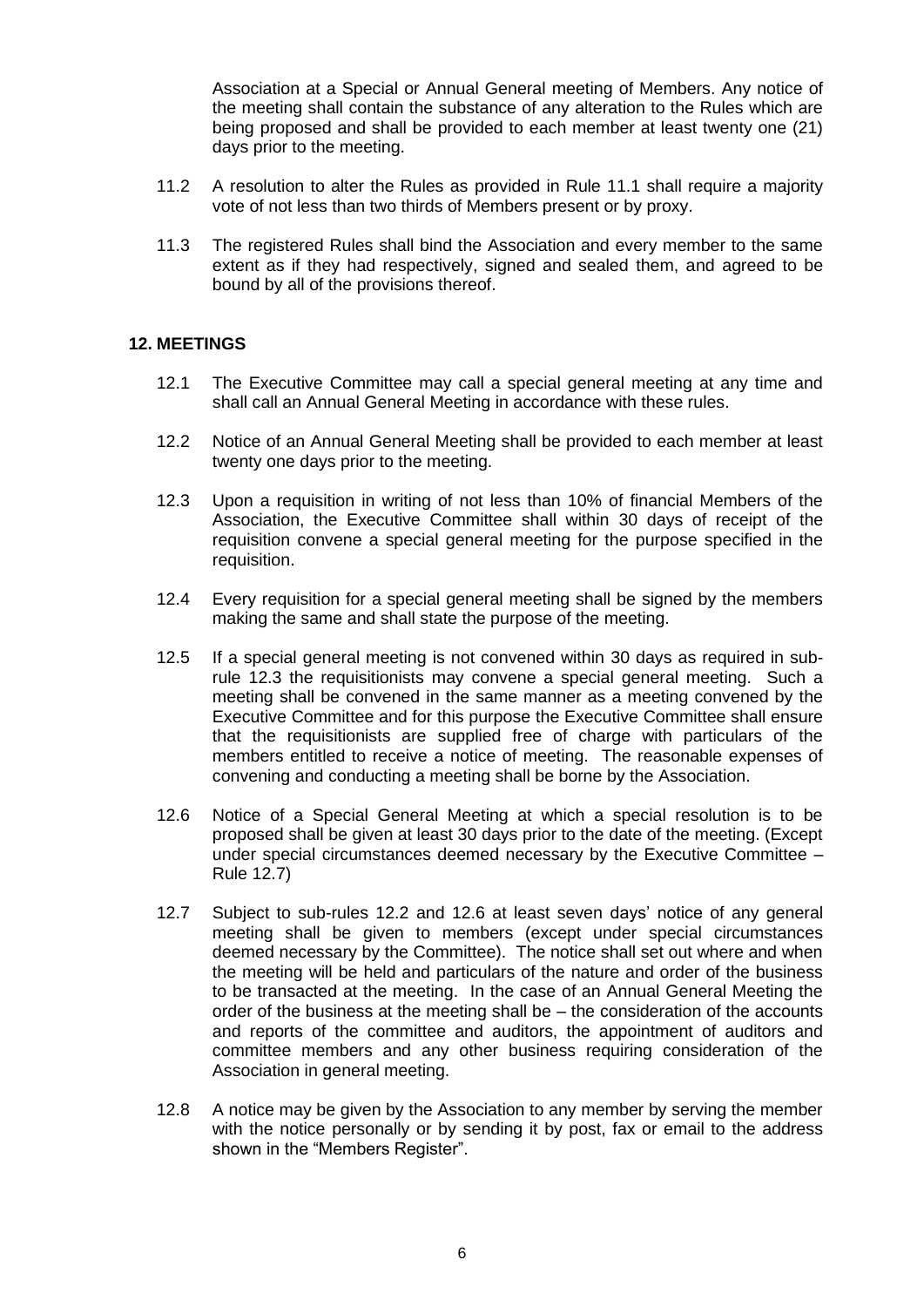12.9 Where notice is sent by post, service of this notice shall be deemed to be effected if it is properly addressed and posted to the member by ordinary prepaid mail

## **13. PROCEEDINGS AT MEETINGS**

- 13.1 A quorum at any general meeting shall be 10 Members.
- 13.2 If within 20 minutes after the time appointed for the meeting a quorum of members is not present a meeting convened upon requisition of members shall lapse. In any other case the meeting shall stand adjourned to the same day in the next week at the same time and same place and if at such an adjourned meeting a quorum is not present within thirty minutes of the time appointed for the meeting the members present shall form a quorum.
- 13.3 The Chairperson of the Executive Committee or if there shall be no Chairperson then the Vice-Chairperson of the Executive Committee, or in their absence or in their declining to take or retiring from the chair, one of the Executive Committee members chosen by the meeting shall preside as Chairperson at every general meeting of the Association.
- 13.4 The Chairperson with the consent of any meeting at which a quorum is present and if so directed by the meeting, shall adjourn the meeting from time to time and from place to place, but no business shall be transacted at any adjourned meeting other than the business left unfinished at the meeting at which the adjournment took place.
- 13.5 When a meeting is adjourned for thirty days or more, notice of the adjourned meeting shall be given as if that meeting were an original meeting of members.
- 13.6 Proxy votes are available to all voting members and must be in writing and handed to the Executive Officer prior to commencement of the meeting.
- 13.7 At any general meeting a resolution put to a vote by show of hands shall be decided on a show of hands as well as proxy votes. A declaration by the Chairperson that a resolution has been carried or lost will be conclusive evidence of the fact, without proof of the number or proportions of the votes recorded in favour of or against the resolution.
- 13.8 If a ballot is demanded by the Chairperson of the meeting or by three or more members present personally or by proxy, it shall be taken in such a manner as the Chairperson directs. The ballot shall use the vote weighting as defined in Rule 6.8 and include proxy votes. The result of such a ballot shall be the resolution of the meeting, except in the case of a special resolution where a majority vote of not less than two thirds of members present at the meeting and entitled to vote does so personally or by proxy, is required.
- 13.9 A poll demanded on the election of a Chairperson of a meeting or any question of adjournment shall be taken at the meeting without adjournment.
- 13.10 The Chairperson has the right to call for a vote of Lucerne seed Producer Members only or Associate Members only.

## **14. MINUTES**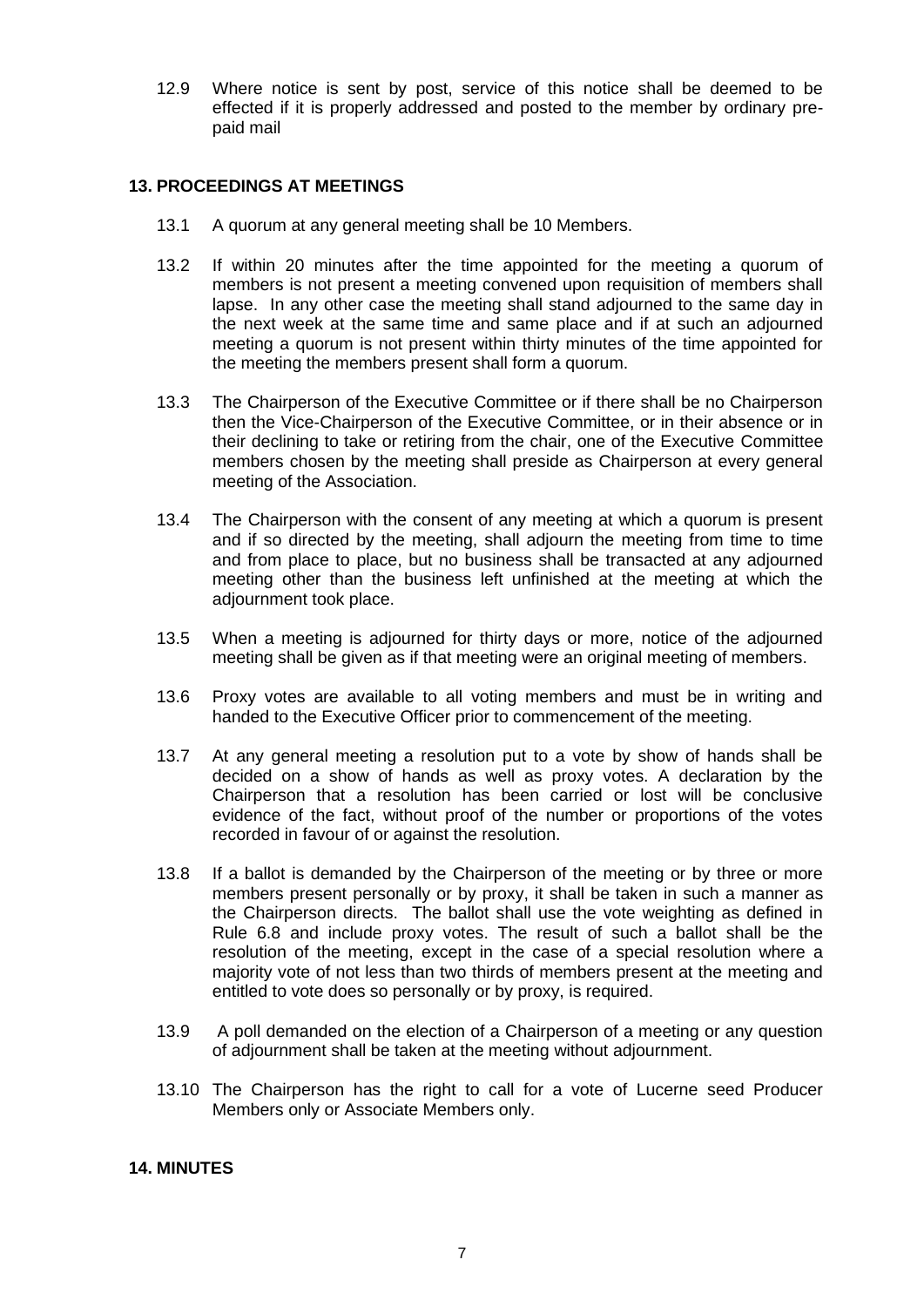- 14.1 Minutes of all proceedings of meetings of the Association and of meetings of the Executive Committee shall be entered within fourteen days after the relevant meeting in minute books kept for the purpose.
- 14.2 The minutes kept pursuant to Rule 14.1 shall be signed by the Chairperson of the meeting at which the proceedings took place or by the Chairperson of the next succeeding meeting after acceptance by the Executive Committee or General membership as being a true and accurate record of that meeting's proceedings.
- 14.3 The Executive Officer shall be responsible for the recording of all minutes.
- 14.4 Minutes of all general meetings shall be made available to Members.

#### **15. FINANCIAL YEAR**

15.1 The financial year shall end on the  $30<sup>th</sup>$  of June of each and every year.

#### **16. ACCOUNTS**

16.1 The Association shall keep all such accounting records as are required under the Act and by any sponsoring body and as necessary to correctly record and explain the financial transactions and financial position of the Association.

#### **17. FINANCE**

- 17.1 The funds of the Association, including assets and income, shall be applied solely in defraying the expenses and carrying out the objects of the association and no portion thereof shall be paid or applied directly or indirectly as a distribution of income and/or capital to members, provided that nothing herein shall prevent the payment in good faith to any Officer or Servant of the Association or to any other person in return for services rendered to the Association.
- 17.2 All monies received by or belonging to the Association shall be banked in the name of the Association as directed by the Executive Committee.
- 17.3 The Association shall keep such accounting records as are necessary to correctly record and explain the financial transactions and financial position of the Association.
- 17.4 The Association's financial year shall commence on the 1 July each year.
- 17.5 At each Annual General Meeting members shall appoint a person to be an auditor. The auditor must conform to the requirements of the Act and will be eligible for reappointment at each Annual General Meeting.

#### **18. WINDING UP**

18.1 The Association may be dissolved or wound up by a special resolution of a special general meeting passed by a three quarters majority of financial Members of the Association present and voting or by proxy. If there remains after the satisfaction of all its debts and liabilities any property whatsoever the same shall, by similar resolution, be transferred to some other Association, Corporation or Institution, having similar objects to the Association.